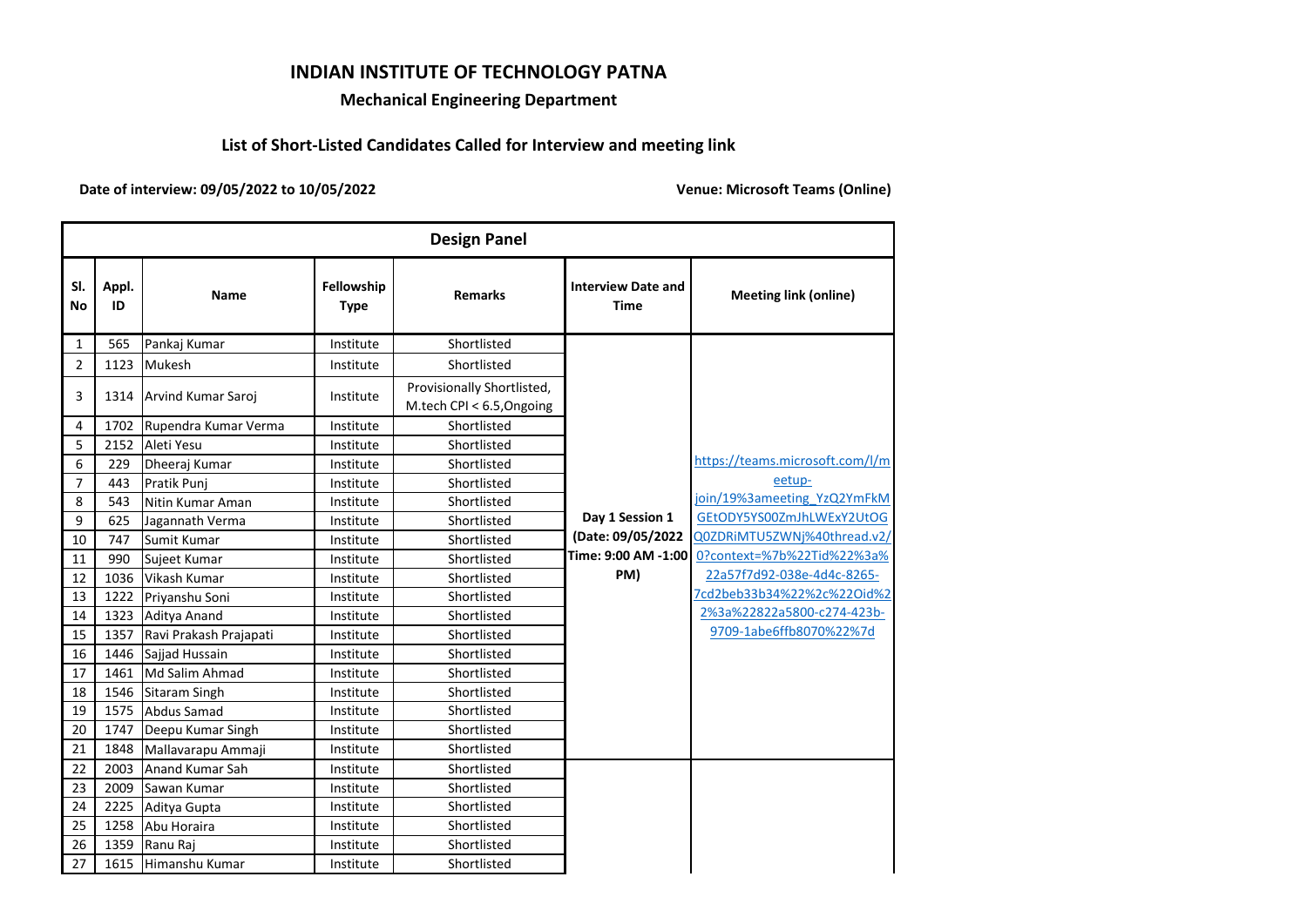| 28 |      | 1708 Sudhanshu Kumar Pandey | Institute | Shortlisted                 |                     | https://teams.microsoft.com/l/m |
|----|------|-----------------------------|-----------|-----------------------------|---------------------|---------------------------------|
| 29 | 1805 | Prasanna Kumar Malla        | Institute | Shortlisted                 |                     | eetup-                          |
| 30 | 72   | Alan Sam Mathew             | Institute | Shortlisted                 |                     | join/19%3ameeting MWFhZWFjZ     |
| 31 | 273  | Soumyadip Das               | Institute | Shortlisted                 | Day 2 Session 1     | jEtOWI2Ny00ZTQzLTkxNTQtNWZ      |
| 32 | 484  | Devanshu Kumar              | Institute | Shortlisted                 | (Date: 10/05/2022   | hNGExZDFmOGM3%40thread.v2/      |
| 33 | 1003 | Nitish Kumar                | Institute | Shortlisted                 | Time: 9:00 AM -1:00 | 0?context=%7b%22Tid%22%3a%      |
| 34 | 1083 | Manish Kumar Sharma         | Institute | Shortlisted                 | PM)                 | 22a57f7d92-038e-4d4c-8265-      |
| 35 | 1275 | <b>Avijit Majee</b>         | Institute | Shortlisted                 |                     | 7cd2beb33b34%22%2c%22Oid%2      |
| 36 | 1509 | Darshankumar Jeevanmal      | Institute | Shortlisted                 |                     | 2%3a%22822a5800-c274-423b-      |
|    |      | Prajapati                   |           |                             |                     | 9709-1abe6ffb8070%22%7d         |
|    |      |                             |           | Provisionally Shortlisted,  |                     |                                 |
| 37 |      | 1726 Neeraj Kumar Pathak    | Part-Time | Experience certificate need |                     |                                 |
|    |      |                             |           | to check                    |                     |                                 |
| 38 | 1742 | Richa Bisht                 | Institute | Shortlisted                 |                     |                                 |
| 39 | 1801 | Neha Baraya                 | Institute | Shortlisted                 |                     |                                 |
| 40 | 2030 | Arushi Kumar Prakash        | Institute | Shortlisted                 |                     |                                 |
| 41 |      | 2036 Vagish Kumar           | Institute | Shortlisted                 |                     |                                 |

|           | <b>Manufacturing Panel</b> |                        |                           |                             |                                          |                                 |  |  |
|-----------|----------------------------|------------------------|---------------------------|-----------------------------|------------------------------------------|---------------------------------|--|--|
| SI.<br>No | Appl.<br>ID                | Name                   | Fellowship<br><b>Type</b> | <b>Remarks</b>              | <b>Interview Date and</b><br><b>Time</b> | <b>Meeting link (online)</b>    |  |  |
| 42        | 1489                       | Satesh Sah             | Institute                 | Shortlisted                 |                                          |                                 |  |  |
| 43        | 3                          | Vishal Kawadu Shrirame | Institute                 | Shortlisted                 |                                          |                                 |  |  |
| 44        | 391                        | Anupam Prakash         | Institute                 | Shortlisted                 |                                          |                                 |  |  |
| 45        | 506                        | Nilesh Kumar           | Institute                 | Shortlisted                 |                                          |                                 |  |  |
| 46        | 851                        | Shubham                | Institute                 | Shortlisted                 |                                          |                                 |  |  |
| 47        | 994                        | <b>Prince Anand</b>    | Institute                 | Shortlisted                 |                                          |                                 |  |  |
| 48        | 1554                       | <b>Prabhat Kumar</b>   | Institute                 | Shortlisted                 |                                          |                                 |  |  |
| 49        | 1592                       | Setu Suman             | Institute                 | Shortlisted                 |                                          |                                 |  |  |
| 50        | 1668                       | Rakesh Kumar Ram       | Institute                 | Shortlisted                 |                                          | https://teams.microsoft.com/l/m |  |  |
| 51        | 1940                       | Rohit Raj              | Institute                 | Shortlisted                 |                                          | eetup-                          |  |  |
| 52        | 2037                       | Mayank Kumar Mourya    | Institute                 | Shortlisted                 |                                          | join/19%3ameeting ODI5OGJhN     |  |  |
| 53        | 2052                       | Anupam Anand           | Institute                 | Shortlisted                 | Day 1 Session 1                          | WItYjMxOC00MjljLWI2YTgtOGE3     |  |  |
| 54        | 184                        | Zawed Alam             | Institute                 | Shortlisted                 | (Date: 09/05/2022                        | NDZkZmJmYjFk%40thread.v2/0?c    |  |  |
| 55        | 218                        | Amit Kumar             | Institute                 | Shortlisted                 | Time: 9:00 AM -1:00                      | ontext=%7b%22Tid%22%3a%22a      |  |  |
| 56        | 241                        | Ashutosh Kumar Gupta   | Institute                 | Shortlisted                 | PM)                                      | 57f7d92-038e-4d4c-8265-         |  |  |
|           |                            |                        |                           | Provisionally Shortlisted,  |                                          | 7cd2beb33b34%22%2c%22Oid%2      |  |  |
| 57        | 660                        | Yogendra Singh Rajpoot | Part-Time                 | Experience certificate need |                                          | 2%3a%221fdad6e9-38d6-4311-      |  |  |
|           |                            |                        |                           | to check                    |                                          | aeee-ec7ccb92f9e1%22%7d         |  |  |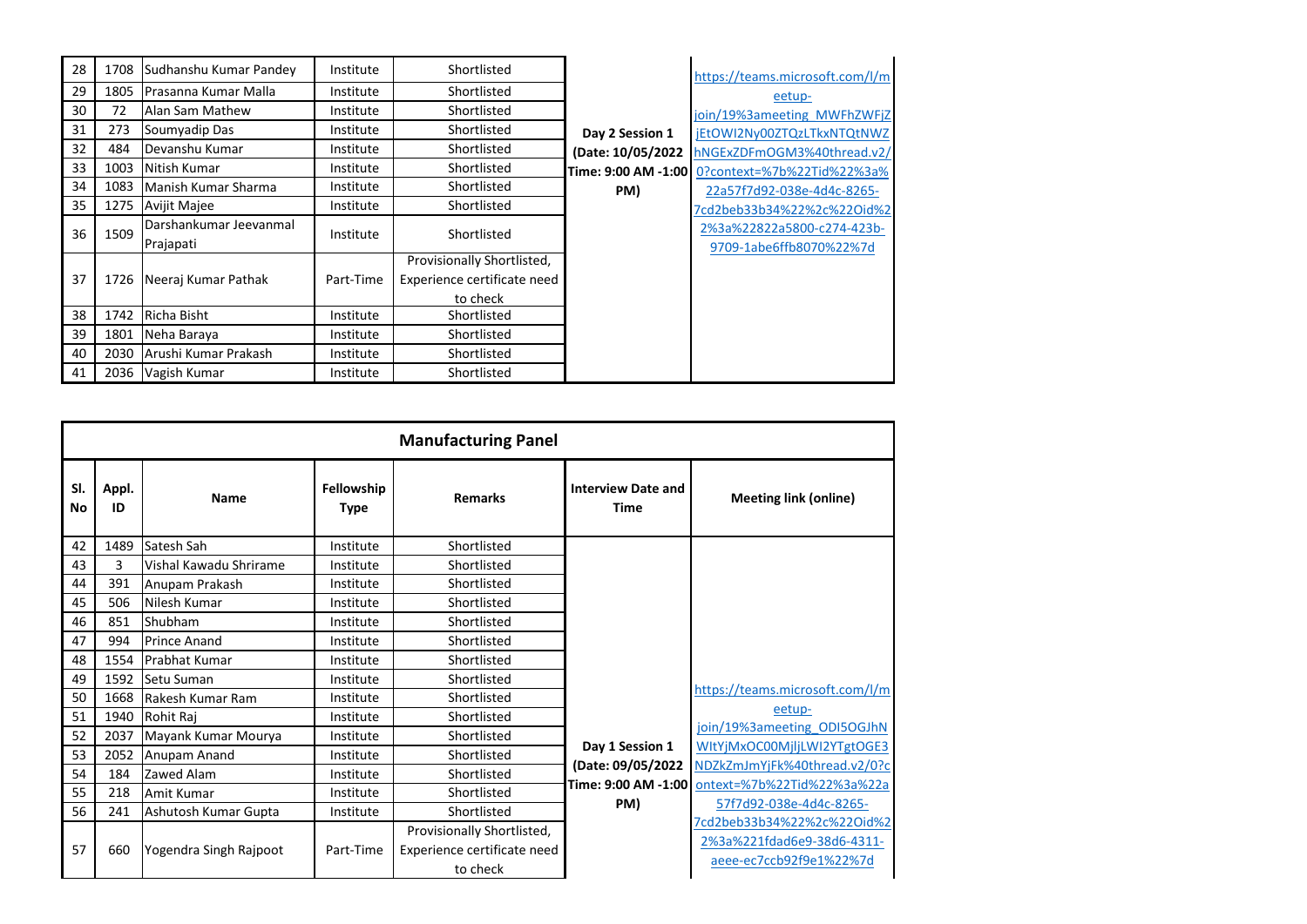| 58 | 750  | Gaurav Kumar                     | Institute | Shortlisted                 |                     |                                 |
|----|------|----------------------------------|-----------|-----------------------------|---------------------|---------------------------------|
| 59 | 781  | Saggam Vinay Kumar               | Institute | Shortlisted                 |                     |                                 |
| 60 | 969  | Md Parwez Alam                   | Institute | Shortlisted                 |                     |                                 |
| 61 | 1007 | Pritam Kumar                     | Institute | Shortlisted                 |                     |                                 |
| 62 | 1245 | Nikhil Kumar                     | Institute | Shortlisted                 |                     |                                 |
| 63 | 1483 | Anku Raj                         | Institute | Shortlisted                 |                     |                                 |
| 64 | 1749 | Gaurav Gupta                     | Institute | Shortlisted                 |                     |                                 |
| 65 | 1888 | Manoj Kumar                      | Institute | Shortlisted                 |                     |                                 |
| 66 | 1968 | Rashmi Priya                     | Institute | Shortlisted                 |                     |                                 |
| 67 | 2012 | Selvakumar C                     | Institute | Shortlisted                 |                     |                                 |
| 68 | 2123 | Ravi Shankar Kumar               | Institute | Shortlisted                 |                     |                                 |
| 69 | 2173 | Rajat Latt                       | Institute | Shortlisted                 |                     |                                 |
|    |      |                                  |           | Provisionally Shortlisted,  |                     |                                 |
| 70 | 1490 | Dhruvin Atulkumar Shah           | Institute | B.Tech CPI < 8, Ongoing     |                     |                                 |
| 71 | 2059 | Rehan Khan                       | Institute | Shortlisted                 |                     |                                 |
| 72 |      | 2226 Saysani Smitkumar Shantilal | Institute | Shortlisted                 |                     | https://teams.microsoft.com/l/m |
|    |      |                                  |           |                             |                     | eetup-                          |
| 73 | 62   | Mintu Pal                        | Institute | Shortlisted                 |                     | join/19%3ameeting YzQzM2VlNz    |
| 74 | 1149 | Aditya Singh                     | Institute | Shortlisted                 | Day 2 Session 1     | EtMzRkMS00Mjk3LTg1YjctZGMw      |
| 75 | 1155 | Atul Kumar Mishra                | Institute | Shortlisted                 | (Date: 10/05/2022   | OWNINmRmOTcy%40thread.v2/       |
| 76 | 1239 | Mani Thakur                      | Institute | Shortlisted                 | Time: 9:00 AM -1:00 | 0?context=%7b%22Tid%22%3a%      |
| 77 | 1327 | Syed Mahammad Shafi              | Institute | Shortlisted                 | PM)                 | 22a57f7d92-038e-4d4c-8265-      |
| 78 | 1384 | Garima Raghav                    | Institute | Shortlisted                 |                     | 7cd2beb33b34%22%2c%22Oid%2      |
| 79 | 1416 | Kumar Shambhav                   | Institute | Shortlisted                 |                     | 2%3a%221fdad6e9-38d6-4311-      |
| 80 | 1450 | Shitanshu Shekhar                | Institute | Provisionally Shortlisted,  |                     | aeee-ec7ccb92f9e1%22%7d         |
|    |      |                                  |           | GATE Validity need to check |                     |                                 |
| 81 | 1501 | Akankshya Kar                    | Institute | Shortlisted                 |                     |                                 |
| 82 | 1567 | Arun J Kulangara                 | Institute | Shortlisted                 |                     |                                 |
| 83 | 1657 | Vishesh Singh                    | Institute | Shortlisted                 |                     |                                 |
| 84 | 1872 | Abhishek Shrivastava             | Institute | Shortlisted                 |                     |                                 |
| 85 | 1997 | Mayank Rajkumar Mishra           | Institute | Shortlisted                 |                     |                                 |
| 86 | 2045 | Vinit Kumar Jha                  | Institute | Shortlisted                 |                     |                                 |
| 87 | 2048 | <b>Prakhar Shukla</b>            | Institute | Shortlisted                 |                     |                                 |

|           | <b>Thermal and Fluids Panel</b> |                     |                           |                |                                          |                              |  |  |
|-----------|---------------------------------|---------------------|---------------------------|----------------|------------------------------------------|------------------------------|--|--|
| SI.<br>No | Appl.<br>ID                     | <b>Name</b>         | Fellowship<br><b>Type</b> | <b>Remarks</b> | <b>Interview Date and</b><br><b>Time</b> | <b>Meeting link (online)</b> |  |  |
| 88        | 284                             | Arjun Gond          | Institute                 | Shortlisted    |                                          |                              |  |  |
| 89        | 475                             | Rajeev Kumar Mandal | Institute                 | Shortlisted    |                                          |                              |  |  |
| 90        | 559                             | Monisha Daimari     | Institute                 | Shortlisted    |                                          |                              |  |  |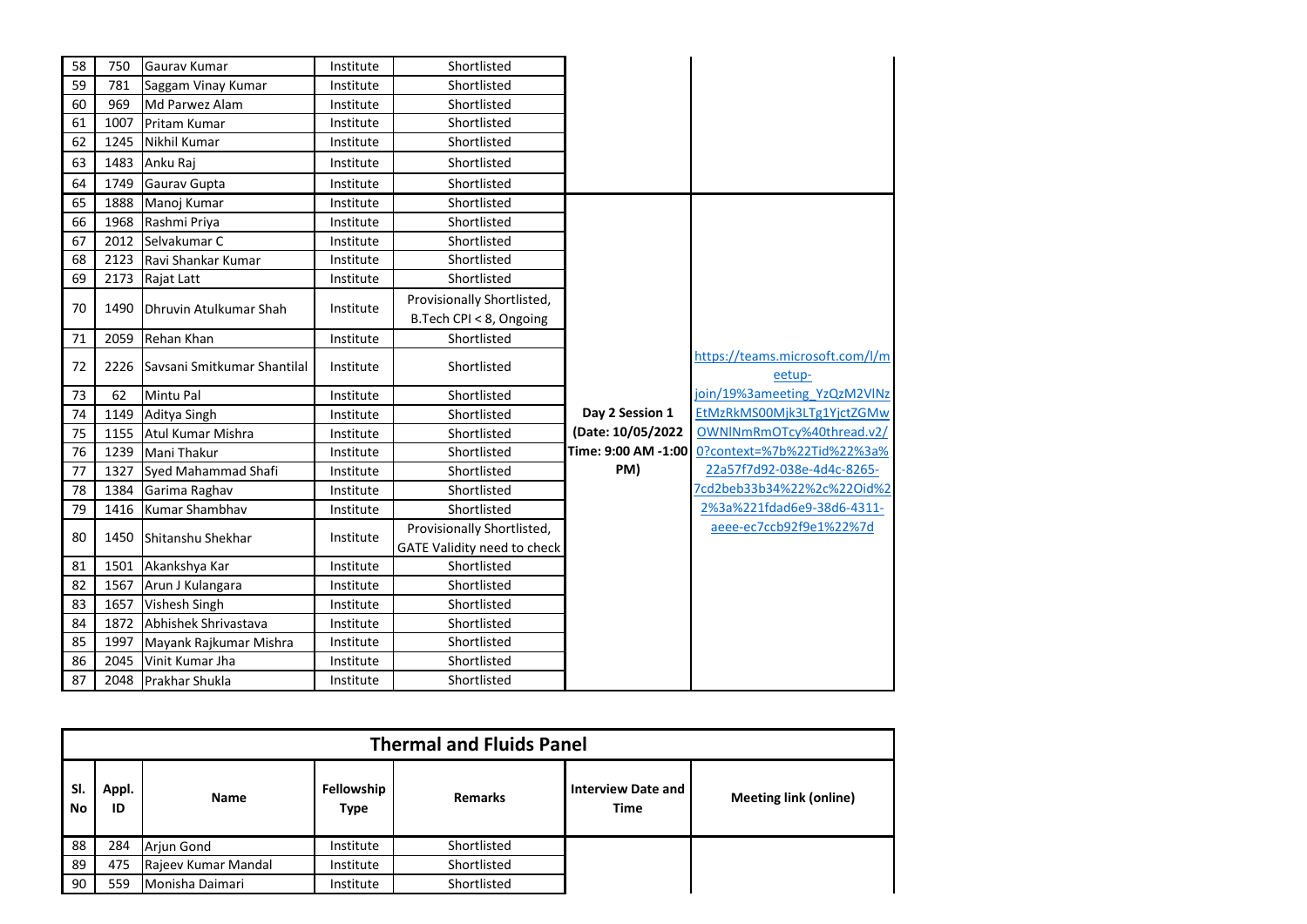| 91  | 762  | Ganga Ram Mandal              | Institute | Shortlisted                                                           |                                      |                                                            |
|-----|------|-------------------------------|-----------|-----------------------------------------------------------------------|--------------------------------------|------------------------------------------------------------|
| 92  | 267  | Muruganantham R               | Institute | Shortlisted                                                           |                                      |                                                            |
| 93  | 274  | Rajeev Kumar Mandal           | Institute | Shortlisted                                                           |                                      |                                                            |
| 94  | 316  | Vivek Kumar                   | Institute | Shortlisted                                                           |                                      |                                                            |
| 95  | 756  | Vikash Kumar                  | Institute | Shortlisted                                                           |                                      |                                                            |
| 96  | 812  | Saikat Halder                 | Institute | Shortlisted                                                           |                                      | https://teams.microsoft.com/l/m                            |
| 97  | 1354 | Shashi Kapoor                 | Institute | Shortlisted                                                           |                                      | eetup-                                                     |
| 98  | 1487 | Parmar Kaushal<br>Harishkumar | Institute | Shortlisted                                                           |                                      | join/19%3ameeting ZWE4N2JmO<br>WQtZWFjYS00YWRiLTlhNzltYTg4 |
| 99  | 1621 | Vundi Prince                  | Institute | Shortlisted                                                           | Day 1 Session 1<br>(Date: 09/05/2022 | Yzk3OTlmMWVh%40thread.v2/0                                 |
| 100 | 1916 | Parveen Kumar Gautam          | Institute | Shortlisted                                                           | Time: 9:00 AM -1:00                  | ?context=%7b%22Tid%22%3a%2                                 |
| 101 | 10   | Kundan Kumar                  | Institute | Shortlisted                                                           | PM)                                  | 2a57f7d92-038e-4d4c-8265-                                  |
| 102 | 205  | Ashutosh Kumar Thakur         | Institute | Shortlisted                                                           |                                      | 7cd2beb33b34%22%2c%22Oid%2                                 |
| 103 | 207  | Meraj Alam                    | Institute | Shortlisted                                                           |                                      | 2%3a%22662815e6-dc03-465c-                                 |
| 104 | 249  | Sameer Kumar Verma            | Institute | Shortlisted                                                           |                                      | 9407-63118b0e56c7%22%7d                                    |
| 105 | 447  | Kulbhushan Yadav              | Institute | Shortlisted                                                           |                                      |                                                            |
| 106 | 521  | Kundan Kumar Yadav            | Institute | Shortlisted                                                           |                                      |                                                            |
| 107 | 765  | Anil Kumar Yadav              | Institute | Shortlisted                                                           |                                      |                                                            |
| 108 | 769  | Gautam Ranjan                 | Institute | Shortlisted                                                           |                                      |                                                            |
| 109 | 959  | Gogada Suresh                 | Institute | Shortlisted                                                           |                                      |                                                            |
| 110 | 974  | Ranjan Kumar                  | Institute | Shortlisted                                                           |                                      |                                                            |
| 111 | 1042 | Aashish Ranjan                | Institute | Shortlisted, IIT jammu Btech                                          |                                      |                                                            |
| 112 | 1056 | Dinesh B                      | Institute | Shortlisted                                                           |                                      |                                                            |
| 113 | 1062 | Vikash Kumar                  | Institute | Shortlisted                                                           |                                      |                                                            |
| 114 | 1063 | Zahid Ali Ansari              | Institute | Shortlisted                                                           |                                      |                                                            |
| 115 | 1236 | Mukesh Kumar Patel            | Part-Time | Provisionally Shortlisted,<br>Experience certificate need<br>to check |                                      |                                                            |
| 116 | 1283 | Bodanki Vineeth Naidu         | Institute | Shortlisted                                                           |                                      |                                                            |
| 117 | 1304 | <b>Bassam Nazer</b>           | Institute | Shortlisted                                                           |                                      | https://teams.microsoft.com/l/m                            |
| 118 | 1330 | Vishwajit Kumar               | Institute | Shortlisted                                                           |                                      | eetup-                                                     |
| 119 | 1409 | Sita Ram Sahu                 | Institute | Shortlisted                                                           |                                      | join/19%3ameeting Mzk1YTZjYjk                              |
| 120 | 1428 | <b>Vishal Kumar</b>           | Institute | Shortlisted                                                           | Day 1 Session 2                      | tZGRmZS00Y2NhLWI2NzgtOGEyZ                                 |
| 121 | 1429 | Chandan Kumar Yadav           | Institute | Shortlisted                                                           | (Date: 09/05/2022                    | mY2MzM4OGRj%40thread.v2/0?                                 |
| 122 |      | 1556 Md Ishteyage Alam        | Institute | Shortlisted                                                           |                                      | context=%7b%22Tid%22%3a%22                                 |
| 123 |      | 1570 M Venkata Koti           | Institute | Shortlisted                                                           | Time: 2:00 PM -6:00<br>PM)           | a57f7d92-038e-4d4c-8265-                                   |
| 124 |      | 1637 Mangesh Gupta            | Institute | Shortlisted                                                           |                                      | 7cd2beb33b34%22%2c%22Oid%2                                 |
| 125 | 1664 | Mukesh Kumar Patel            | Institute | Shortlisted                                                           |                                      | 2%3a%2299924dc0-31c2-4fb7-                                 |
| 126 | 1666 | Rajneesh Kumar Yadav          | Institute | Shortlisted                                                           |                                      | adcd-3f4dc84e9ce0%22%7d                                    |
| 127 | 1689 | Krishna Mohan Yadav           | Institute | Shortlisted                                                           |                                      |                                                            |
| 128 | 1764 | Shailesh Yadav                | Institute | Shortlisted                                                           |                                      |                                                            |
| 129 | 1790 | Md Yusuf                      | Institute | Shortlisted                                                           |                                      |                                                            |
| 130 | 1809 | Jitender Yadav                | Institute | Shortlisted                                                           |                                      |                                                            |